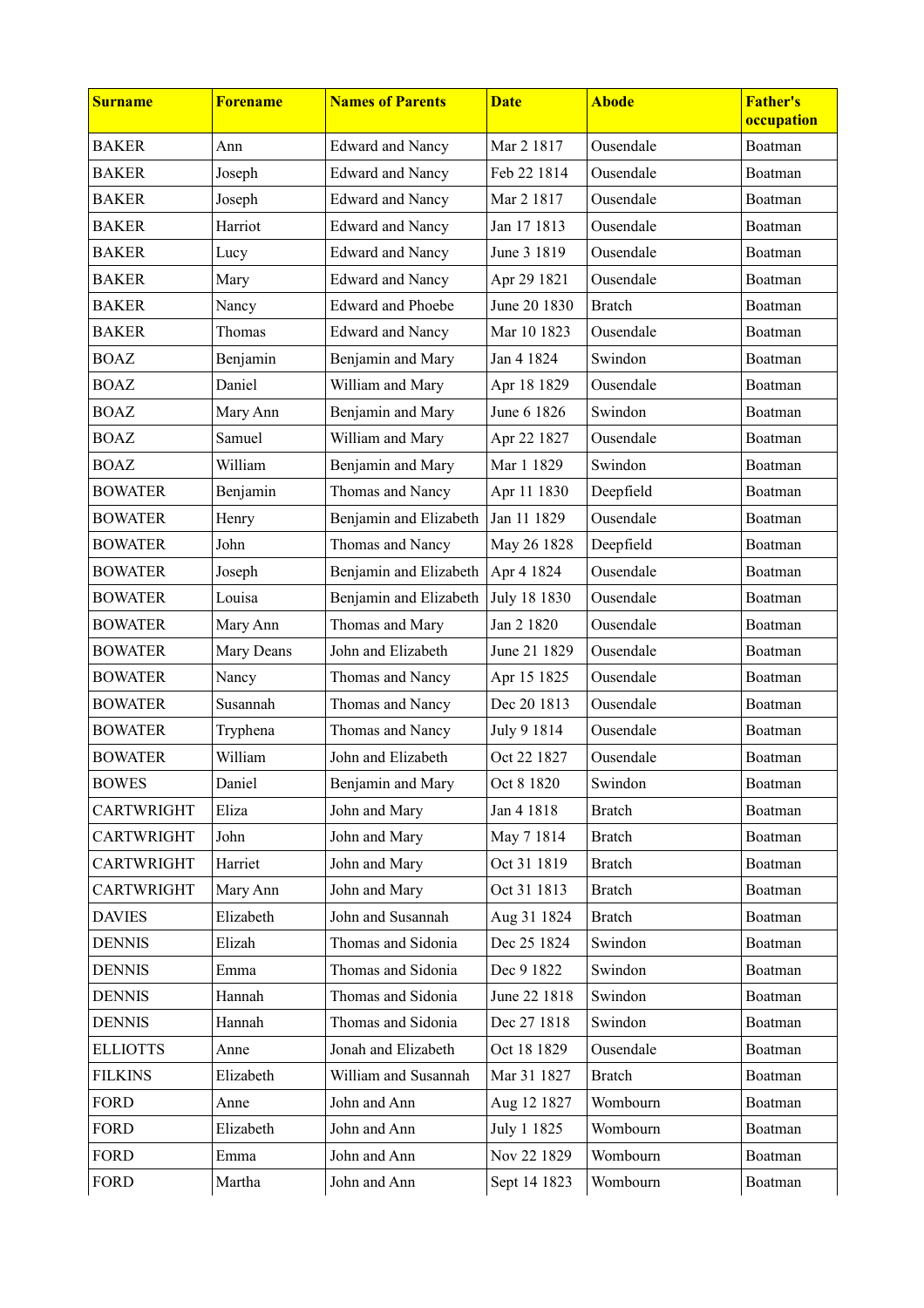| <b>FORD</b>      | William                     | John and Ann         | Jan 7 1822   | Jigatree (Giggetty)  | Boatman |
|------------------|-----------------------------|----------------------|--------------|----------------------|---------|
| <b>FOSTER</b>    | Benjamin                    | James and Mary       | Aug 3 1828   | West Bromwich        | Boatman |
| <b>FOSTER</b>    | James                       | James and Mary       | Feb 17 1824  | Ousendale            | Boatman |
| <b>FOSTER</b>    | Mary                        | James and Mary       | Aug 27 1821  | Ousendale            | Boatman |
| <b>FOSTER</b>    | Sarah                       | James and Mary       | Mar 13 1826  | Ousendale            | Boatman |
| <b>FOSTER</b>    | William                     | James and Mary       | Jan 17 1813  | Ousendale            | Boatman |
| <b>HUGHES</b>    | Elizabeth                   | Joseph and Priscilla | Oct 10 1813  | Wombourn             | Boatman |
| <b>HUGHES</b>    | Hannah                      | George and Elizabeth | Dec 6 1824   | <b>Bratch</b>        | Boatman |
| <b>HUGHES</b>    | Parthena                    | Joseph and Priscilla | Dec 31 1814  | Wombourn             | Boatman |
| <b>HUGHES</b>    | Patience                    | John and Sarah       | July 20 1820 | Wombourn             | Boatman |
| <b>HUGHES</b>    | Sarah                       | John and Sarah       | Oct 19 1815  | Ousendale            | Boatman |
| <b>HUGHES</b>    | Sarah                       | George and Elizabeth | Dec 19 1826  | Gospel End, Sedgeley | Boatman |
| <b>JACKSON</b>   | Ann                         | Thomas and Mary      | Aug 19 1821  | Ousendale            | Boatman |
| <b>JACKSON</b>   | John                        | John and Ann         | Mar 23 1826  | Heath Forge          | Boatman |
| <b>JACKSON</b>   | Samuel Edwards John and Ann |                      | Sept 14 1824 | Jigatree (Giggetty)  | Boatman |
| <b>LEWIS</b>     | George                      | George and Margaret  | Oct 8 1823   | Swindon              | Boatman |
| <b>LEWIS</b>     | George                      | George and Margaret  | Feb 24 1825  | Swindon              | Boatman |
| <b>LEWIS</b>     | Louisa                      | George and Margaret  | Nov 30 1821  | Swindon              | Boatman |
| <b>NEWE</b>      | Maria                       | Thomas and Sarah     | Mar 2 1828   | Wombourn             | Boatman |
| <b>NEWE</b>      | Sarah                       | Thomas and Sarah     | Apr 20 1817  | Jigatree (Giggetty)  | Boatman |
| <b>PYATT</b>     | Esther                      | William and Mary     | Mar 10 1817  | Wombourn             | Boatman |
| <b>REYNOLDS</b>  | John                        | John and Sarah       | Jan 23 1814  | Swindon              | Boatman |
| <b>RICHARDS</b>  | Elizabeth                   | Joseph and Elizabeth | Oct 9 1822   | Swindon              | Boatman |
| <b>RICHARDS</b>  | Emma                        | Oliver and Mary      | Apr 30 1824  | Heath Forge          | Boatman |
| <b>RICHARDS</b>  | John                        | Oliver and Mary      | Dec 5 1819   | Heath Forge          | Boatman |
| <b>RICHARDS</b>  | Joseph                      | William and Anne     | Mar 15 1821  | Swindon              | Boatman |
| <b>RICHARDS</b>  | Mary                        | John and Mary        | Aug 30 1830  | Swindon              | Boatman |
| <b>RICHARDS</b>  | Sarah                       | John and Mary        | Feb 20 1829  | Swindon              | Boatman |
| <b>RICHARDS</b>  | Sarah Foley                 | Oliver and Mary      | Jan 12 1822  | Heath Forge          | Boatman |
| <b>RICHARDS</b>  | William Foley               | Joseph and Elizabeth | June 2 1820  | Swindon              | Boatman |
| <b>SADLER</b>    | Edwin                       | Jesse and Elizabeth  | June 11 1822 | Jigatree (Giggetty)  | Boatman |
| <b>SADLER</b>    | Francis                     | Richard and Mary     | Dec 5 1819   | Jigatree (Giggetty)  | Boatman |
| <b>SADLER</b>    | Phoebe                      | Ambrose and Mary     | Sept 24 1826 | Wombourn             | Boatman |
| <b>SADLER</b>    | Thomas                      | Jesse and Elizabeth  | Aug 22 1819  | Swindon              | Boatman |
| <b>SEYMORE</b>   | Eliza                       | Richard and Tryphena | Oct 19 1828  | Ousendale            | Boatman |
| <b>SEYMORE</b>   | John                        | Richard and Tryphena | Feb 14 1824  | Wombourn             | Boatman |
| <b>SEYMORE</b>   | Mary Ann                    | Richard and Tryphena | Jan 29 1826  | Swindon              | Boatman |
| <b>SEYMORE</b>   | Sarah                       | Richard and Tryphena | Aug 19 1822  | Swindon              | Boatman |
| <b>SHELTON</b>   | Thomas                      | Joseph and Mary      | Sept 26 1824 | Swindon              | Boatman |
| <b>TONGUE</b>    | Nancy                       | Richard and Jane     | Mar 8 1814   | Ousendale            | Boatman |
| UNDERHILL        | Edward                      | Stephen and Sarah    | Apr 11 1825  | Ousendale            | Boatman |
| <b>UNDERHILL</b> | Mary                        | Stephen and Sarah    | Feb 9 1822   | Ousendale            | Boatman |